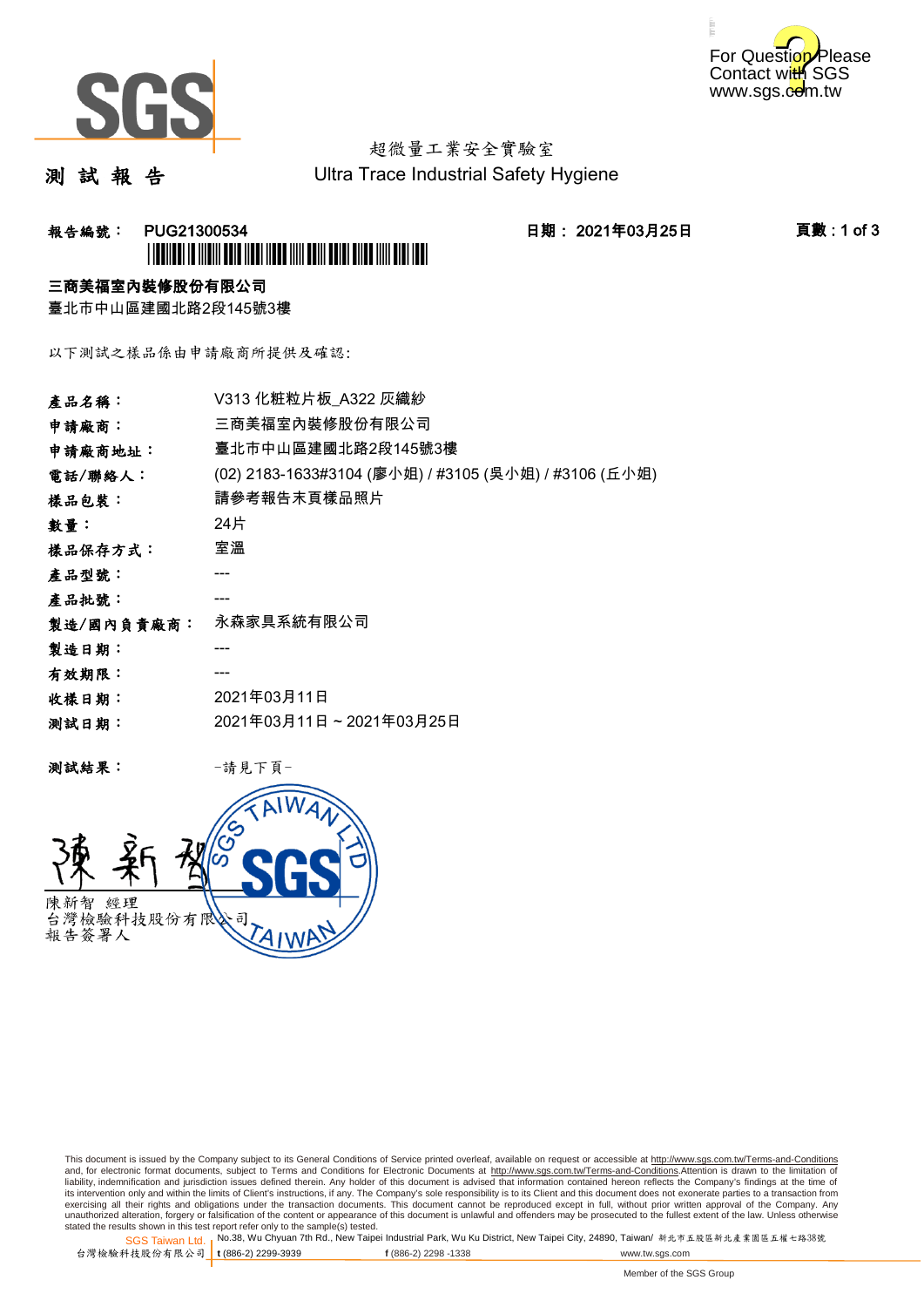

# 超微量工業安全實驗室

測 試 報 告

Ultra Trace Industrial Safety Hygiene

# **報告編號: PUG21300534 日期: 2021年03月25日 頁數:2 of 3** \*PUG21300534\*

### 三商美福室內裝修股份有限公司

臺北市中山區建國北路2段145號3樓

### 測試結果:

| 测試項目      | CAS NO.       | 測試方法                                                                                | 測試<br>結果 | 定量/偵測<br>極限 | 單位   |
|-----------|---------------|-------------------------------------------------------------------------------------|----------|-------------|------|
| 甲醛釋出量     |               | ---                                                                                 |          |             |      |
| 甲醛釋出量-平均值 | $50 - 00 - 0$ | 本測試參考國家標準106.11.29公布建議檢驗<br>方法-CNS2215粒片板中甲醛釋出量,以分光<br>光度計(UV/VIS)檢測。               | 0.408    | 0.0290      | mg/L |
| 甲醛釋出量-最大值 | $50 - 00 - 0$ | 本測試參考國家標準106.11.29公布建議檢驗<br><sup> </sup> 方法-CNS2215粒片板中甲醛釋出量,以分光 <br>光度計(UV/VIS)檢測。 | 0.416    | 0.0290      | mg/L |

備註:

1.測試報告僅就委託者之委託事項提供測試結果,不對產品合法性做判斷。

2.本測試報告之所有檢驗內容,均依委託事項執行檢驗,如有不實,願意承擔完全責任。

3. 本報告不得分離,分離使用無效。

4.若該測試項目屬於定量分析則以「定量極限」表示;若該測試項目屬於定性分析則以「偵測極限」表示。

5.低於定量極限/偵測極限之測定值以「N.D.」或「 陰性」表示。微生物測試低於定量極限以「<定量極限值」表示。

6.CNS 2215甲醛釋出量:

| 記號  | 甲醛釋出量平均值 | 甲醛釋出量最大值 |
|-----|----------|----------|
|     | $0.3$ 以下 | $0.4$ 以下 |
| r و | $0.5$ 以下 | $0.7$ 以下 |
| 2   | $1.5$ 以下 | $2.1$ 以下 |

- END -

This document is issued by the Company subject to its General Conditions of Service printed overleaf, available on request or accessible at http://www.sgs.com.tw/Terms-and-Conditions and, for electronic format documents, subject to Terms and Conditions for Electronic Documents at http://www.sgs.com.tw/Terms-and-Conditions.Attention is drawn to the limitation of liability, indemnification and jurisdiction issues defined therein. Any holder of this document is advised that information contained hereon reflects the Company's findings at the time of<br>its intervention only and within t exercising all their rights and obligations under the transaction documents. This document cannot be reproduced except in full, without prior written approval of the Company. Any<br>unauthorized alteration, forgery or falsifi

SGS Taiwan Ltd. 1 stated the results shown in this test report refer only to the sample(s) tested.<br>Stated the results shown in this test report refer only to the sample(s) tested.

台灣檢驗科技股份有限公司

**t** (886-2) 2299-3939 **f** (886-2) 2298 -1338 www.tw.sgs.com